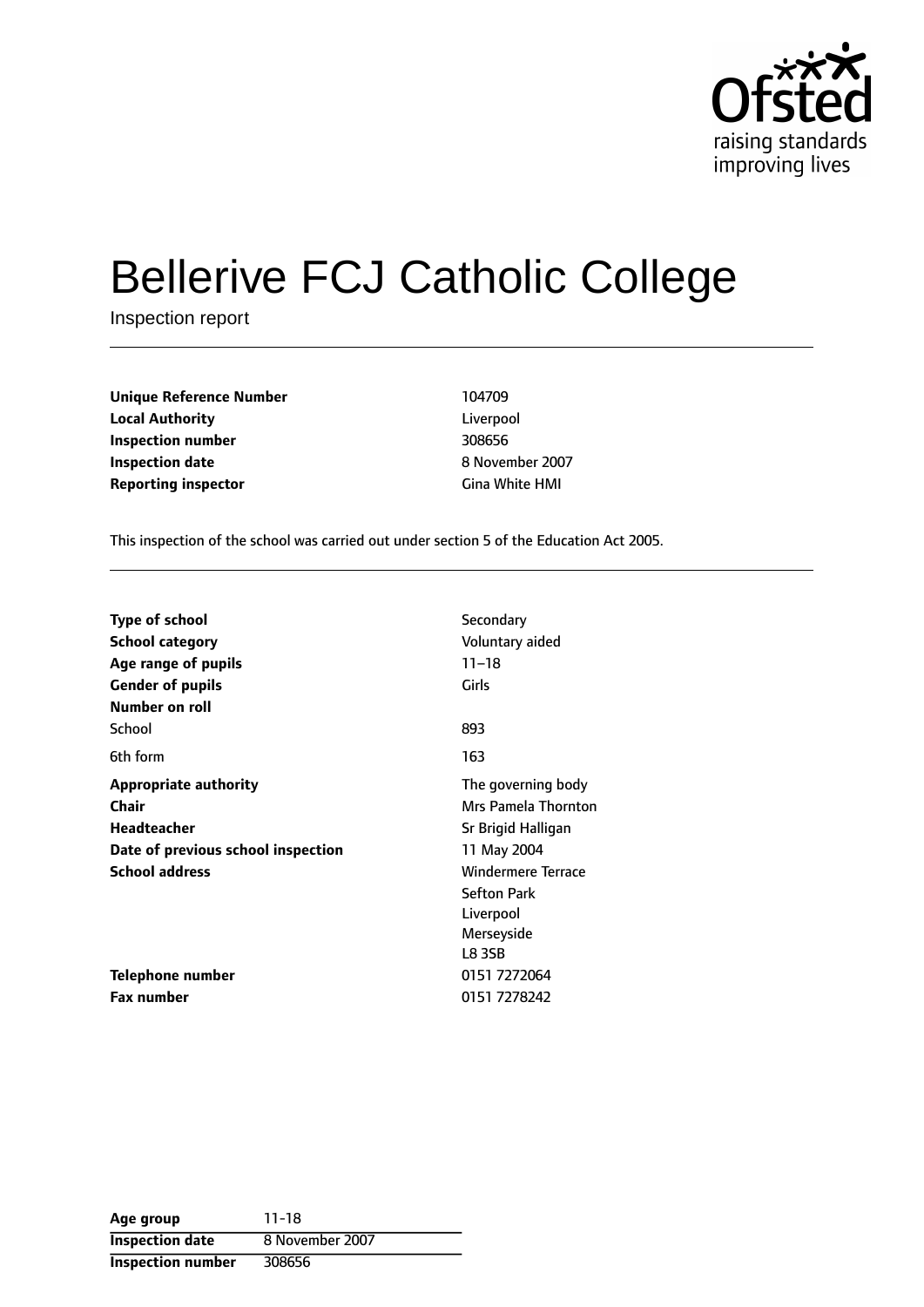.

© Crown copyright 2007

#### Website: www.ofsted.gov.uk

This document may be reproduced in whole or in part for non-commercial educational purposes, provided that the information quoted is reproduced without adaptation and the source and date of publication are stated.

Further copies of this report are obtainable from the school. Under the Education Act 2005, the school must provide a copy of this report free of charge to certain categories of people. A charge not exceeding the full cost of reproduction may be made for any other copies supplied.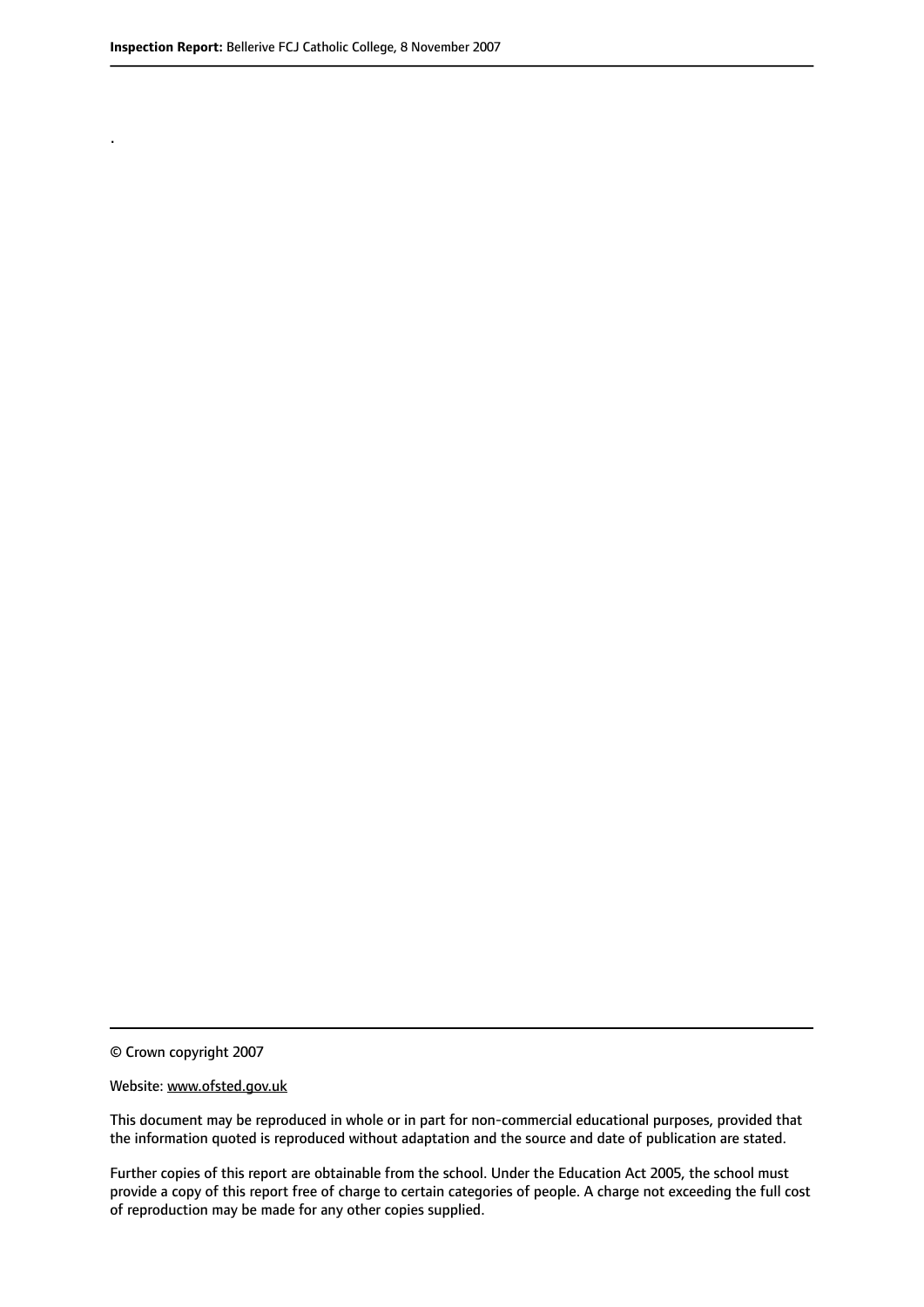# **Introduction**

The inspection was carried out by one of Her Majesty's Inspectors.

The inspector evaluated the overall effectiveness of the college and investigated the following issues: achievement and standards; students' personal development, well-being and care; the quality of curriculum provision; the progress of vulnerable students and those in the sixth form; and the college's use of self-evaluation. Evidence was gathered from: the college's self-evaluation form; national published assessment data and the college's own assessment records; a range of college documentation; observation of the college at work; discussions with staff and students; and the parents' questionnaires. Other aspects of the college's work were not investigated in detail, but there is no evidence to suggest that the college's own evaluations, as given in its self-evaluation, were not justified, and these have been included where appropriate in this report.

## **Description of the school**

The college is a voluntary aided comprehensive school for girls aged 11 to 18, with boys accepted into the sixth form. The school serves an area of high disadvantage in Liverpool and 41% of students are eligible for free school meals, which is well above the national average. The proportion of students who have learning difficulties and/or disabilities (LDD) is below the national average and the proportion with a statement of special educational needs is well below average. The majority of students are White British, with over 22% of students from a diverse range of Black and minority ethnic groups. The number of students for whom English is not their first language is small; 24 are at early stages of learning English. The college is in its fourth year of specialist science college status. The college gained healthy school status in July 2006.

#### **Key for inspection grades**

| Grade 1 | Outstanding  |
|---------|--------------|
| Grade 2 | Good         |
| Grade 3 | Satisfactory |
| Grade 4 | Inadequate   |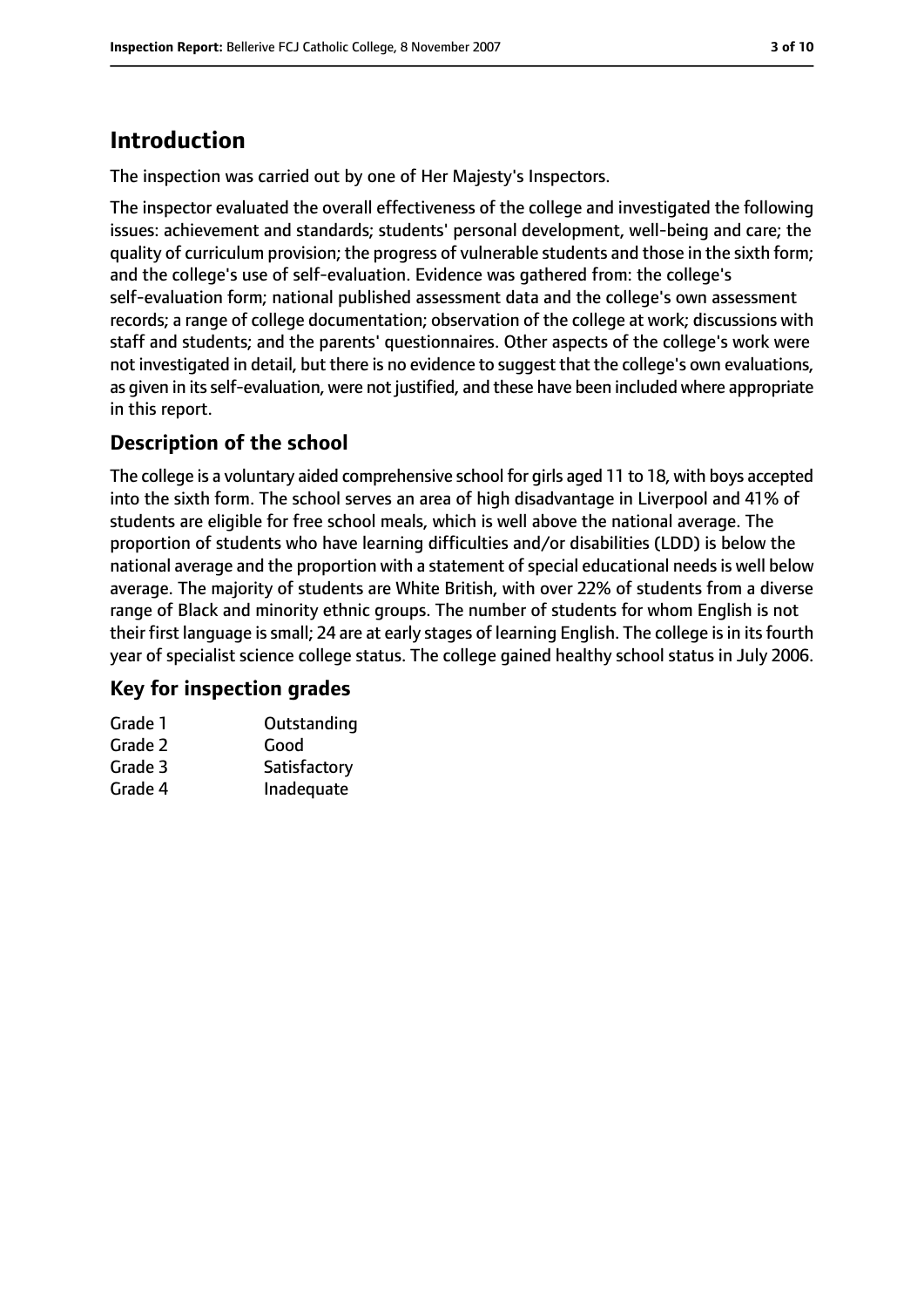## **Overall effectiveness of the school**

#### **Grade: 1**

Bellerive FCJ is an outstanding college. This is a college where every child matters and it is highly successful in its aims to enable students to achieve their best. Students respond extremely well to its supportive family atmosphere: they reach above-average standards and achieve exceptionally well in their learning and personal development. The vast majority of parents who responded to the inspection questionnaire are highly supportive of the college and value the commitment and hard work of staff and the role they play in helping their daughters to become happy and confident learners.

Standards and achievement have improved rapidly since the last inspection. The majority of students enter the college with attainment broadly in line with that found nationally, although very few students attain the highest levels in the national tests at the end of Key Stage 2. Standards by the end of Key Stage 3 were in line with the national average in 2006. Results from national tests in 2007 show significant improvement, particularly in English, which is a consistently strong subject in the school, and in science, the school's specialist subject. Students go on to reach above-average standards at the end of Key Stage 4 and a strong record of improving standards and achievement is established. Results in 2007 continue this trend. For example, 82% of students achieved five or more GCSEs at the higher A\* to C grades; 52% gained these grades in English and mathematics. In addition, 71% of students gained qualifications in functional English and mathematics. All students, including those with LDD, Black and minority ethnic students and the small numbers of students who are at early stages of learning English, make very good progress during Years 10 and 11 and many achieve exceptionally well, given their starting points on entry to the college. Almost all students continue into education, employment and training.

Students' personal development and well-being are outstanding. The great majority of students clearly enjoy college life and this is reflected in their high take-up of an extensive range of activities and clubs and in their participation in Saturday morning lessons and study sessions. Healthy lifestyles are firmly promoted in the college. Consequently, students have a good understanding of the importance of diet and fitness and some note positively the changes they have made to their diet and lifestyle at home. Longstanding issues of attendance and punctuality are beginning to improve. Small numbers of students with persistent absence are beginning to attend more regularly. The college met its attendance target last year and attendance has risen further in the last few months to 92.9%. Recent developments in this respect are now part of the college's procedures but the improvement, in the long term, has yet to be sustained and secured. The vast majority of students behave exceptionally well around the college and in lessons to meet the high standards of behaviour expected of them. Students say they feel safe in college. They listen attentively to health and safety instructions and act safely in lessons and around the college. This is no mean feat given the complexities of the college site. Students' spiritual, moral, social and cultural development is outstanding and the Christian ethos of the college is very well reflected in the high proportion of students prepared to take responsibility and work on behalf of the college and wider community. For example, students raise extensive funds for charities and work with their sister schools across the world to support work to alleviate poverty. Wide-ranging social and cultural opportunities, together with excellent resources, contribute significantly to students' achievement and willingness to learn. Many students rate them as the best feature of the college and many parents also endorsed this view.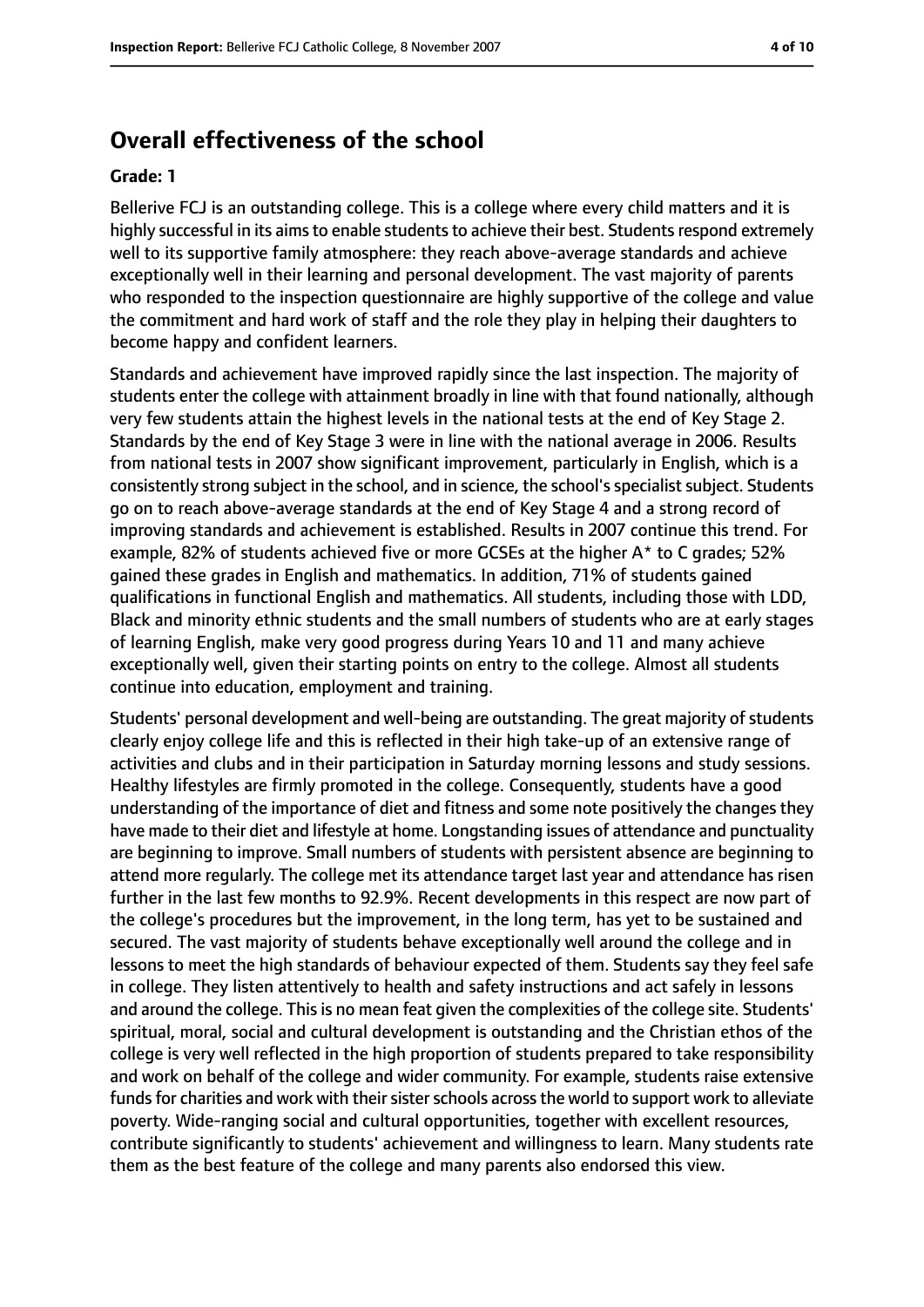The quality of teaching and learning is good. Subject leaders and senior managers make regular checks to assure its quality and identify good practice. Lessons are typified by teachers' good planning and management of learning, their high expectations and students' engagement and willingness to learn. A consistent emphasis on challenge and progress is a feature of the best lessons. Students know their learning targets and understand how to improve their work as a result of regular meetings with teachers to review their progress. Recently purchased computers and interactive whiteboards are used well in lessons and underpin developments to extend students' independent learning and thinking skills.

Curriculum provision is outstanding and is carefully monitored and adapted to ensure it remains relevant and meets the needs of all students. Recent developments, enabling students to take examinations when they are ready, are proving successful: 98% of Year 10 students achieved GCSE English in 2007 and 63% achieved the higher A\* to C grades. A wealth of enrichment opportunities, many developed through excellent partnership links, contribute extensively to developing students' confidence and engagement in learning. Students willingly respond to projects and enterprise activities with local businesses; both are enhanced by the college's science specialism, and they prepare them extremely well for securing economic well-being.

The learning and care needs and interests of all groups of students are met very well. Students receive outstanding advice, guidance and support. Induction arrangements on entry to the college and at key transition points are excellent. Year 7 students settle quickly to college life and older students are well prepared to move onto the next stage in learning. Record-keeping procedures, relating to staff qualifications, do not comply with current requirements for safeguarding learners. Children who are in care, those who have LDD and students who have recently arrived in this country and who are at early stages of learning English receive very good and well coordinated support to meet their needs.

Leadership and management are outstanding and improvement since the last inspection is firmly demonstrated. The headteacher, senior leadership team and governors demonstrate a deep commitment to the college and provide a clear set of priorities to guide its development. Specialist status is well managed and has had a considerable impact across the college, for example, in the extensive work to improve the use of information and communication technology by staff and students. Thisin turn has helped to raise achievement and standards. Improvement targets are consistently met and the college manages its resources effectively and provides exceptionally good value for money. The college's capacity for further improvement is very good and underpinned by accurate self-evaluation and good budget management.

#### **Effectiveness of the sixth form**

#### **Grade: 2**

The overall effectiveness of the sixth form is good. In recent years it has grown steadily and more students are choosing to take science courses. Results in 2007 confirm that a trend of improvement is established, although standards are below the national average. Most of the vulnerable students, including the small number of students who are in care, make good progress and achieve well. The tracking of students' progress is finely focused on those who underachieve. The sixth-form curriculum is good. The college draws effectively on its collaborative partnership with three other faith schools, enabling students to select from an extensive range of academic AS and A-level courses and a smaller range of popular vocational courses to meet their interests and needs. Relatively few students choose to take full advantage of this wide choice and study at other schools. Provision of Level 2 courses has improved but remains narrow and plans to extend the range to meet the demand for more variety and choice are in hand. New appointments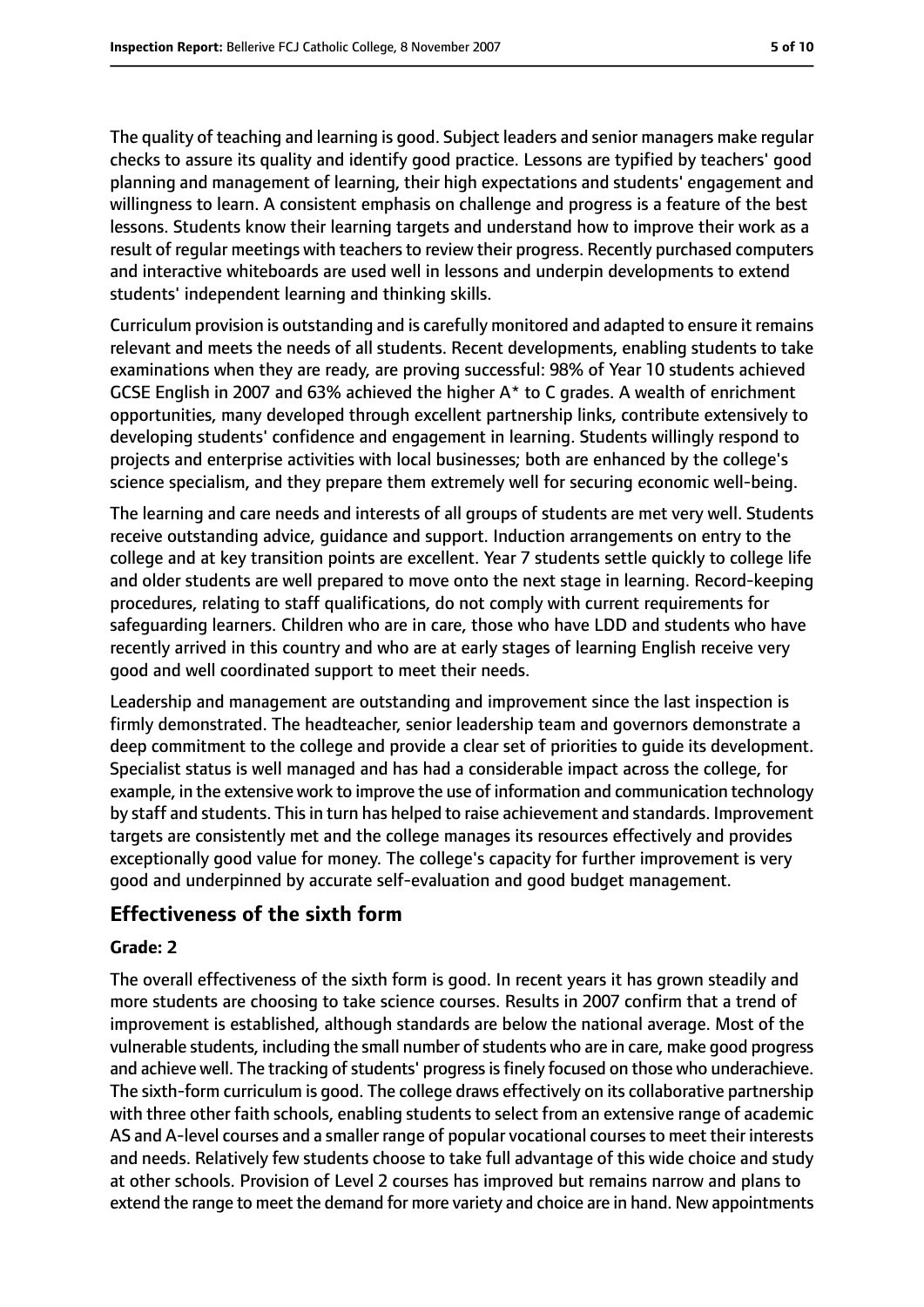and facilities for learning, extensive enrichment activities and an enhanced focus on developing students' thinking and research skills are contributing to raise students' confidence, interest and achievement. Attendance is improving. The good personal development and provision for care and curriculum reflect good overall leadership and management. Self-evaluation is satisfactory. Leaders and managers know the strengths and weaknesses but judgements about the impact of the colleges' work on standards students reach are insufficiently based on evidence.

#### **What the school should do to improve further**

- Ensure recent improvement in attendance is secured.
- Ensure a single record for criminal record bureau checks includes the qualifications of staff.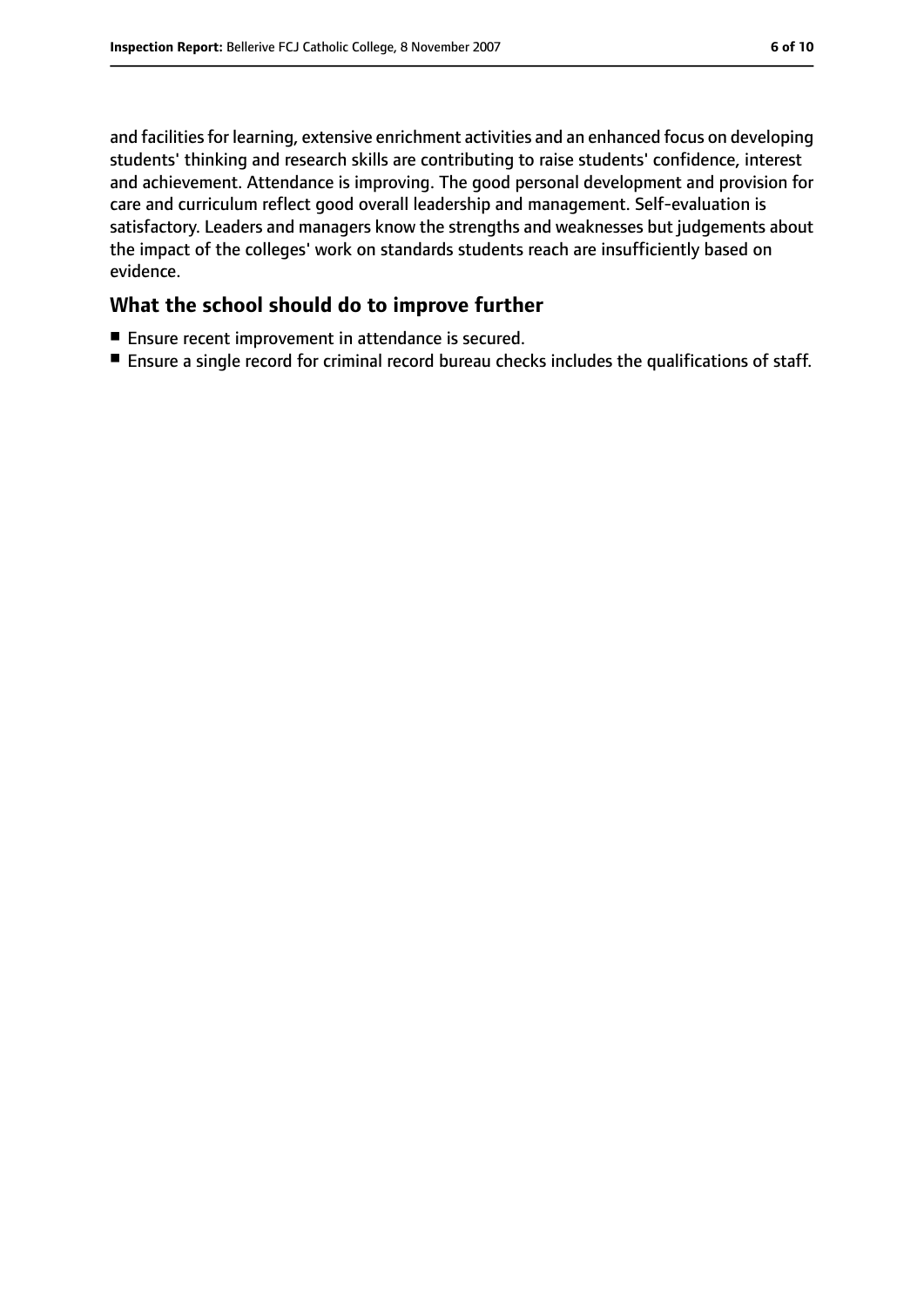**Any complaints about the inspection or the report should be made following the procedures set out in the guidance 'Complaints about school inspection', which is available from Ofsted's website: www.ofsted.gov.uk.**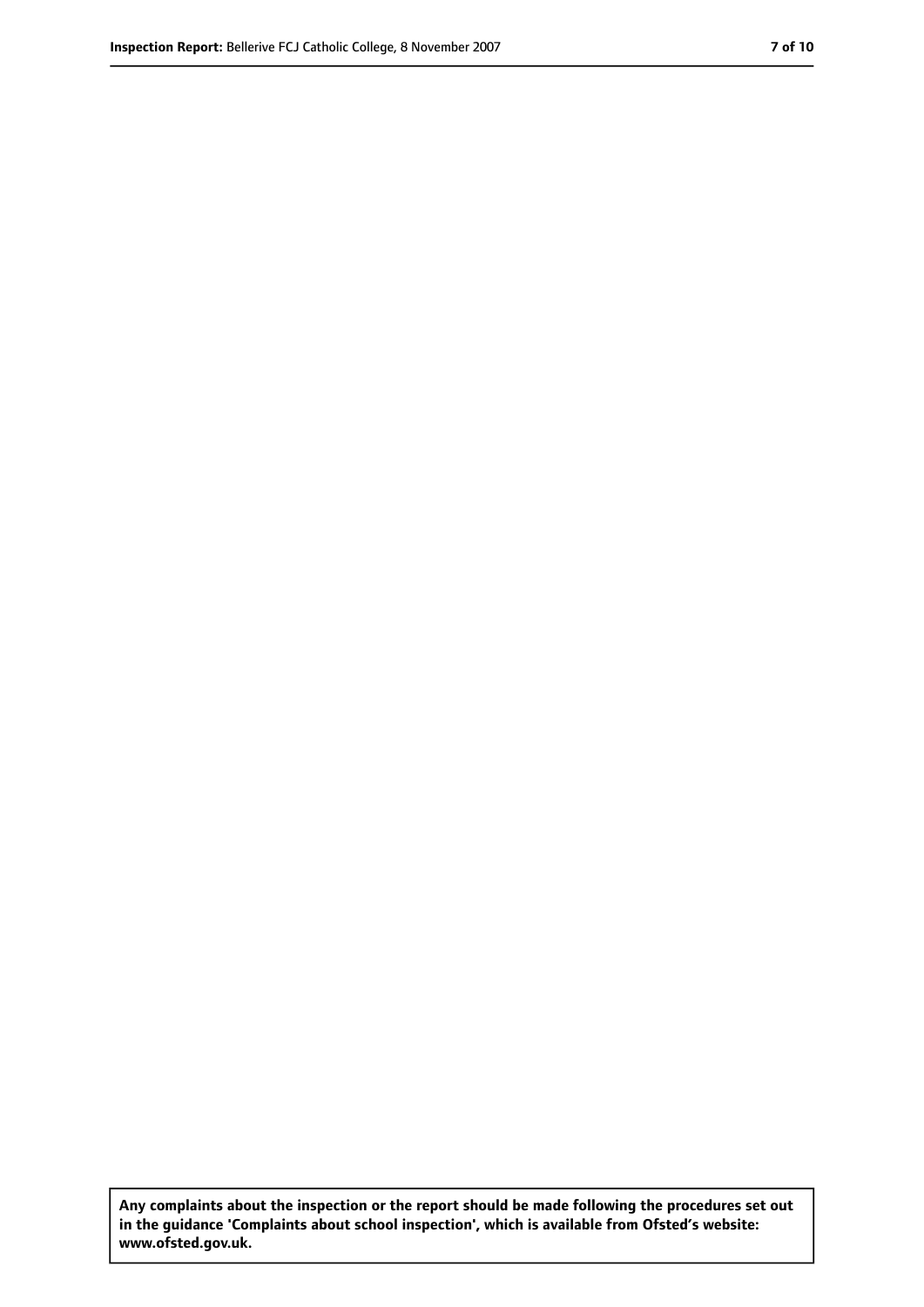# **Inspection judgements**

| Key to judgements: grade 1 is outstanding, grade 2 good, grade 3 | School         | $16-19$ |
|------------------------------------------------------------------|----------------|---------|
| satisfactory, and grade 4 inadequate                             | <b>Overall</b> |         |

#### **Overall effectiveness**

| How effective, efficient and inclusive is the provision of<br>education, integrated care and any extended services in meeting<br>the needs of learners? |     |     |
|---------------------------------------------------------------------------------------------------------------------------------------------------------|-----|-----|
| Effective steps have been taken to promote improvement since<br>the last inspection                                                                     | Yes | Yes |
| How well does the school work in partnership with others to<br>promote learners' well-being?                                                            |     |     |
| The capacity to make any necessary improvements                                                                                                         |     |     |

#### **Achievement and standards**

| How well do learners achieve?                                                                               |  |
|-------------------------------------------------------------------------------------------------------------|--|
| The standards <sup>1</sup> reached by learners                                                              |  |
| How well learners make progress, taking account of any significant<br>variations between groups of learners |  |
| How well learners with learning difficulties and disabilities make<br>progress                              |  |

#### **Personal development and well-being**

| How good is the overall personal development and<br>well-being of the learners? |  |
|---------------------------------------------------------------------------------|--|
| The extent of learners' spiritual, moral, social and cultural                   |  |
| development                                                                     |  |
| The extent to which learners adopt healthy lifestyles                           |  |
| The extent to which learners adopt safe practices                               |  |
| How well learners enjoy their education                                         |  |
| The attendance of learners                                                      |  |
| The behaviour of learners                                                       |  |
| The extent to which learners make a positive contribution to                    |  |
| the community                                                                   |  |
| How well learners develop workplace and other skills that will                  |  |
| contribute to their future economic well-being                                  |  |

## **The quality of provision**

| How effective are teaching and learning in meeting the<br>full range of the learners' needs?          |  |
|-------------------------------------------------------------------------------------------------------|--|
| How well do the curriculum and other activities meet the<br>range of needs and interests of learners? |  |
| How well are learners cared for, guided and supported?                                                |  |

 $^1$  Grade 1 - Exceptionally and consistently high; Grade 2 - Generally above average with none significantly below average; Grade 3 - Broadly average to below average; Grade 4 - Exceptionally low.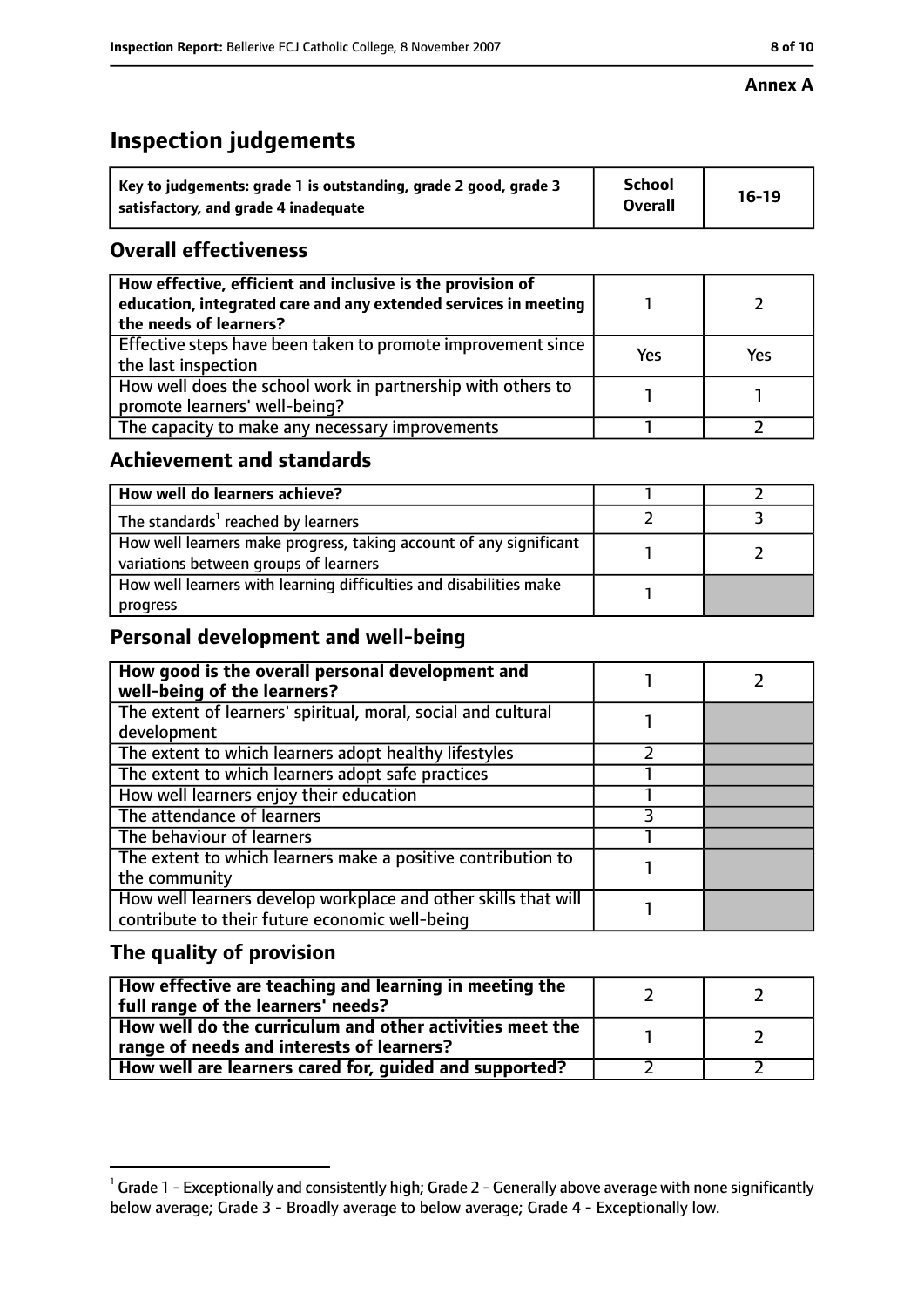#### **Annex A**

# **Leadership and management**

| How effective are leadership and management in raising                                                                                             |    |           |
|----------------------------------------------------------------------------------------------------------------------------------------------------|----|-----------|
| achievement and supporting all learners?                                                                                                           |    |           |
| How effectively leaders and managers at all levels set clear<br>direction leading to improvement and promote high quality of<br>care and education |    |           |
| How effectively leaders and managers use challenging targets<br>to raise standards                                                                 |    |           |
| The effectiveness of the school's self-evaluation                                                                                                  |    | 3         |
| How well equality of opportunity is promoted and discrimination<br>tackled so that all learners achieve as well as they can                        |    |           |
| How effectively and efficiently resources, including staff, are<br>deployed to achieve value for money                                             |    |           |
| The extent to which governors and other supervisory boards<br>discharge their responsibilities                                                     |    |           |
| Do procedures for safeguarding learners meet current<br>qovernment requirements?                                                                   | No | <b>No</b> |
| Does this school require special measures?                                                                                                         | No |           |
| Does this school require a notice to improve?                                                                                                      | No |           |